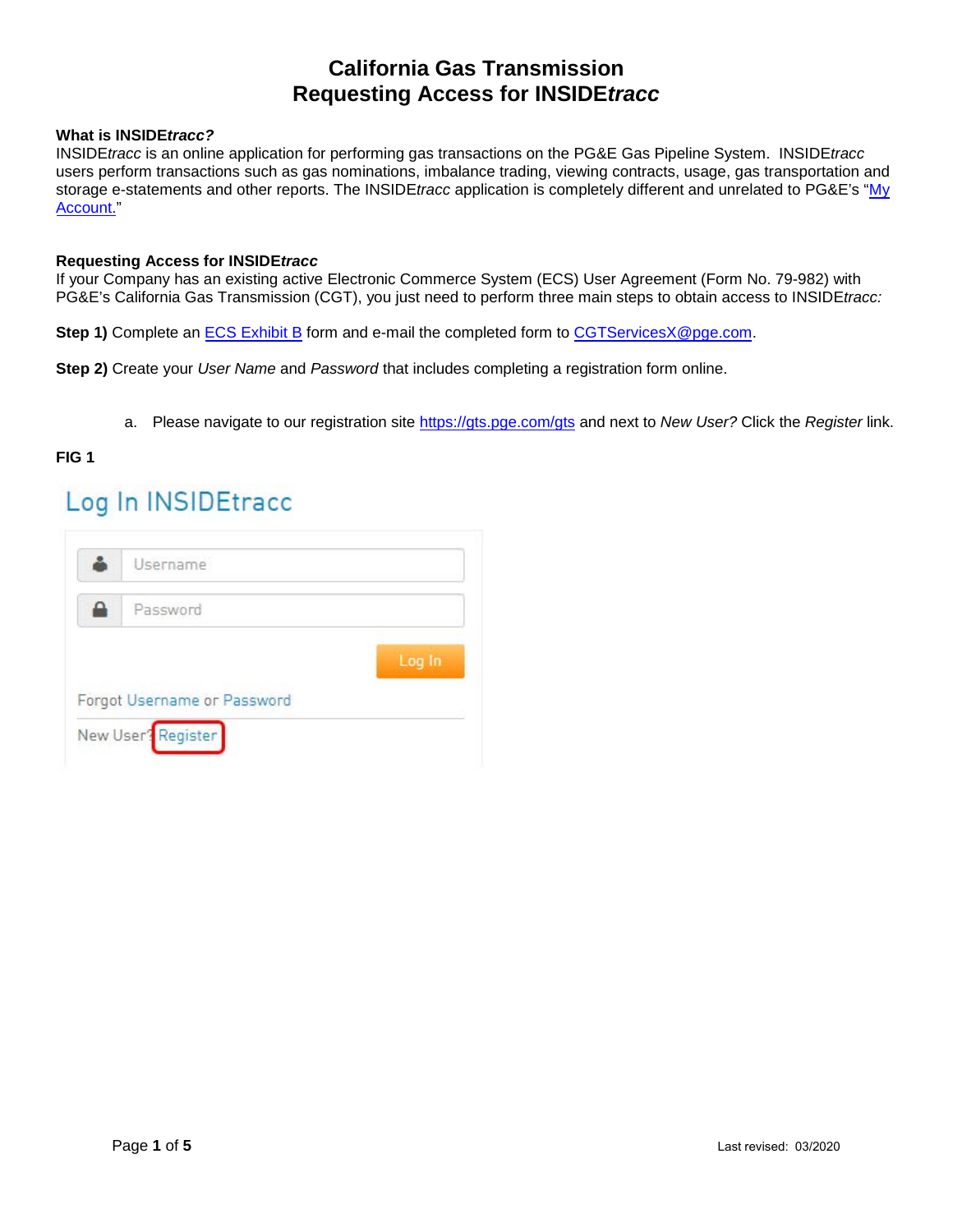b. After Clicking on *Register,* complete all fields in the form and click the check box to accept the *Terms of Use*, and then click *Next.* (FIG 2) Please make a note of your password question and answer; you will need this if you forget your password in the future.

| <b>INSIDEtracc</b>                                                 |                      |  |
|--------------------------------------------------------------------|----------------------|--|
| Create an online account for INSIDEtracc.                          |                      |  |
| First Name                                                         |                      |  |
|                                                                    |                      |  |
| Last Name                                                          |                      |  |
|                                                                    |                      |  |
| Email                                                              |                      |  |
|                                                                    |                      |  |
| Username                                                           |                      |  |
| Minimum 5 characters                                               |                      |  |
| Password                                                           |                      |  |
|                                                                    |                      |  |
| Case-sensitive, 6-35 characters., no spaces or $\% \sim \, < \, >$ |                      |  |
| Confirm Password                                                   |                      |  |
|                                                                    |                      |  |
| Password Question                                                  |                      |  |
| Choose One                                                         | $\ddot{\phantom{1}}$ |  |
| Your Answer                                                        |                      |  |
|                                                                    |                      |  |

c. You will be prompted to enter a *Company Name* and *Contact Phone Number* on a second screen. It is important that you click *Submit* in the bottom right hand corner. (FIG 3)



**FIG 3**<br>**INSIDE tracc Access Request** 

|  | Submit |
|--|--------|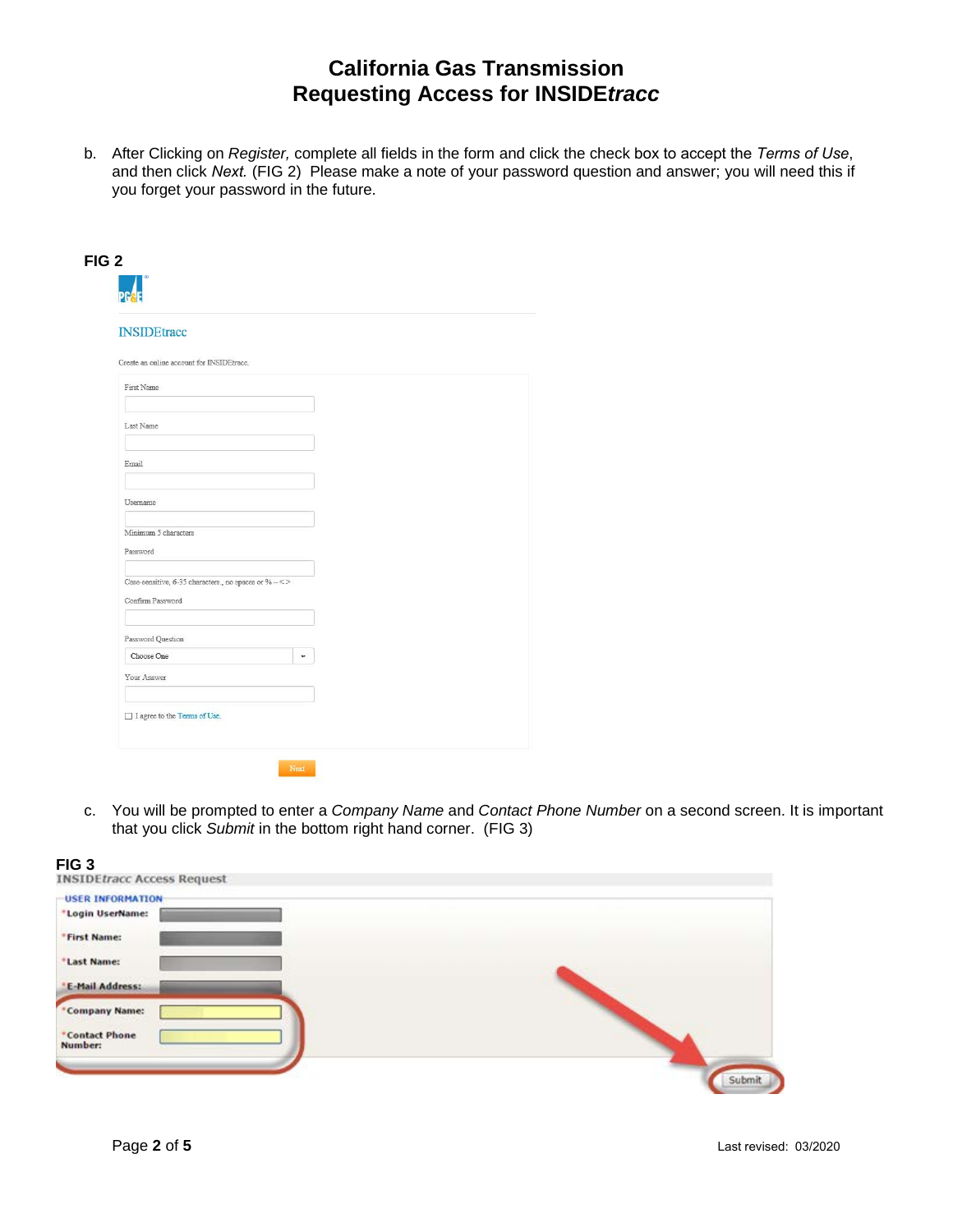d. After you click Submit, you will see the screen in FIG 4. **Please click the OK button** on the very far right of your screen

| FIG <sub>4</sub>                                                                                                                                                       |  |                        |
|------------------------------------------------------------------------------------------------------------------------------------------------------------------------|--|------------------------|
| Pacific Gas and Electric Company®<br>California Gas Transmission<br><b>INSIDEtracc</b>                                                                                 |  |                        |
| <b>INSIDEtracc Access Request Submitted</b><br>You will receive an email confirmation stating "You have been granted access to INSIDEtracc" when your ID is activated. |  |                        |
|                                                                                                                                                                        |  | $\overline{\text{OK}}$ |
|                                                                                                                                                                        |  |                        |

e. After clicking OK, you will see the screen in FIG 5. At this point please close the page or your browser. Do not click continue.

### **FIG 5**

| Pacific Gas and<br>Electric Company<br>DC |                           |  |  |
|-------------------------------------------|---------------------------|--|--|
|                                           | You have been logged out. |  |  |
|                                           | <b>CONTINUE</b>           |  |  |

f. You will receive an e-mail from PG&E's "SvcAuthentication." (FIG 6)

#### **FIG 6**

| From:    | SvcAuthentication                                                                                                                                                                                   |
|----------|-----------------------------------------------------------------------------------------------------------------------------------------------------------------------------------------------------|
| To:      |                                                                                                                                                                                                     |
| Cc:      |                                                                                                                                                                                                     |
| Subject: | PG&E New Registration Confirmation                                                                                                                                                                  |
|          | Dear PG&E Customer:                                                                                                                                                                                 |
|          | Thank you for registering with gts.pge.com. Your user name is                                                                                                                                       |
|          |                                                                                                                                                                                                     |
|          | Please keep this e-mail message or user name in a secure place for your future reference. Should you forget your password please refer to the "Forgot Your Password"<br>function on the login page. |
|          | Please note that all e-mail correspondence will be directed to this registered e-mail address.                                                                                                      |
|          | To change your registration details including e-mail address click on "My Profile" in any gts.pge.com application.                                                                                  |
|          | Pacific Gas and Electric Company.                                                                                                                                                                   |

## **PLEASE NOTE**

Although you will have received an e-mail confirming your registration for access **(above)**, INSIDE*tracc* **access is not instantaneous.** One more *Activation* step must be performed by PG&E's CGT. Generally this is completed within 24 hours with the exception of weekends and holidays. See **Step 3** on the following page.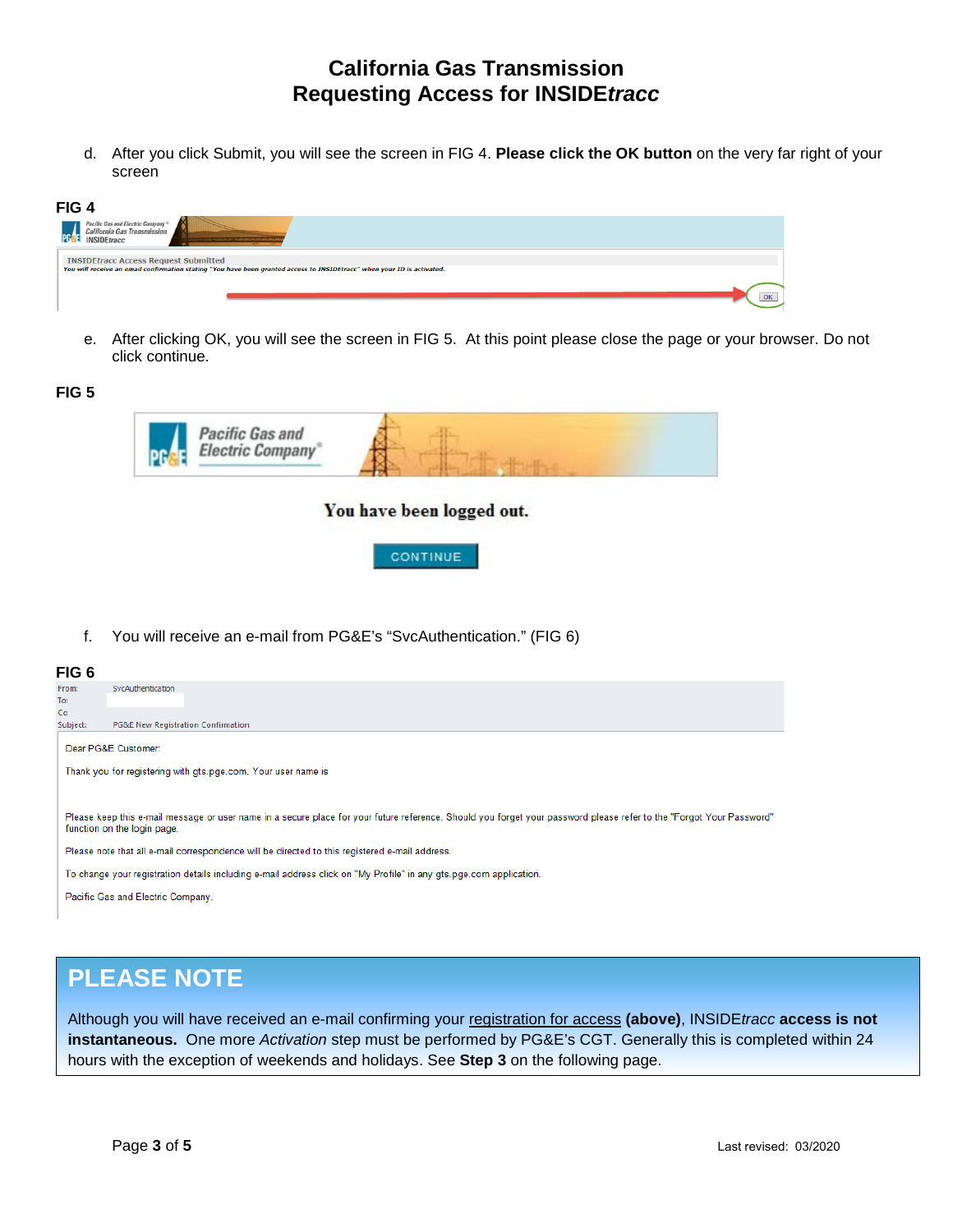**Step 3)** After your account has been activated, (see note above) you will receive a "Welcome" e-mail (FIG 7) stating "**You have been granted access to INSIDE***tracc***."** Now you may log in and start using INSIDE*tracc*.

### **FIG 7**

Subject: SampleName from 9999 has been granted access to the INSIDEtracc System.

#### Welcome:

You have been granted access to INSIDE*tracc.* If you would like to logon to INSIDE*tracc* at this time, please go to California Gas Transmission's Pipe Ranger website, <u>http://www.pge.com/pipeline,</u> and click the INSIDE*t* 

**INSIDE**tracc Administrator PG&E's California Gas Transmission